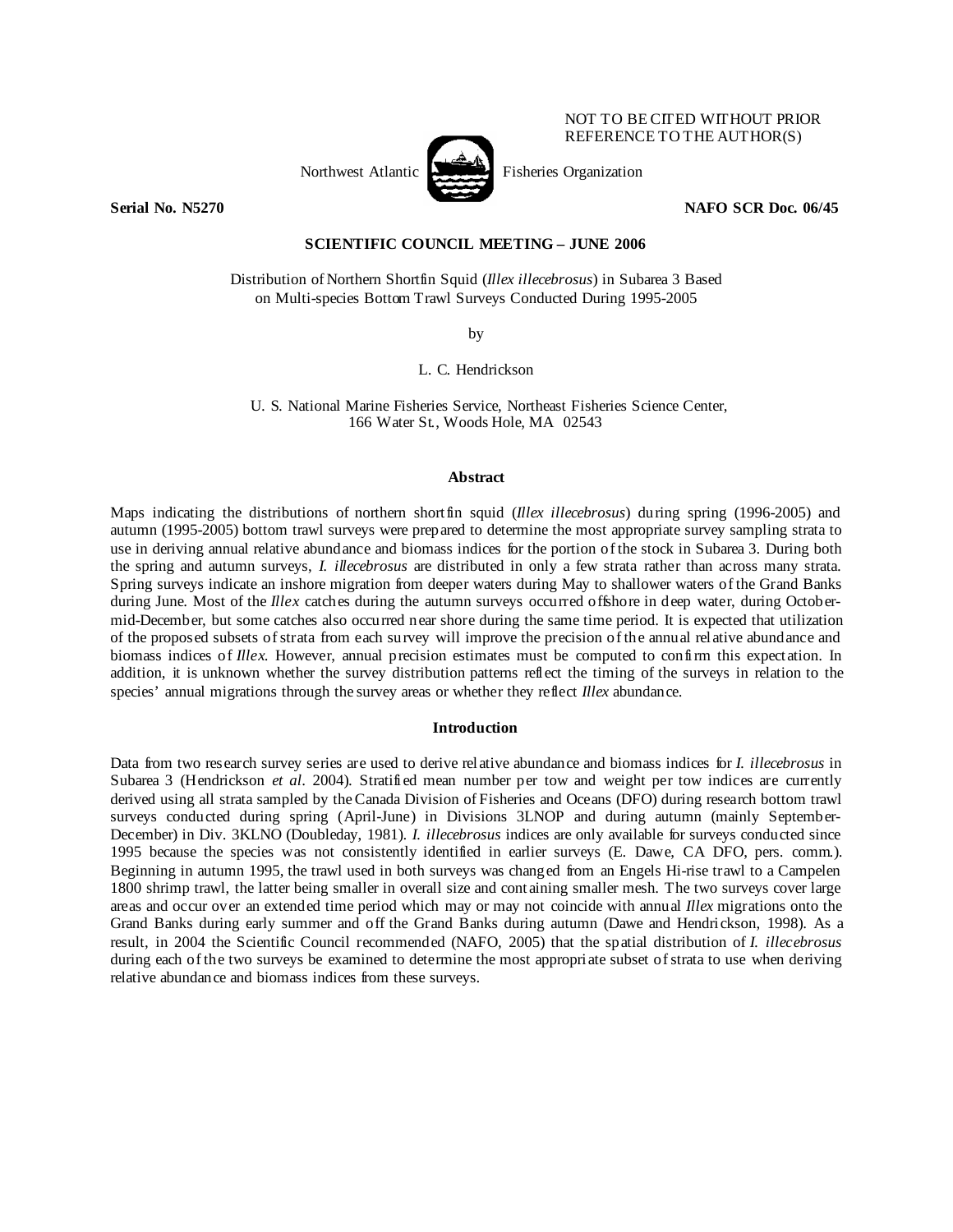### **Materials and Methods**

ArcView software © ESRI was used to map the distribution of *I. illecebrosus* caught during spring (April-June, 1996-2005) and autumn (mainly September-December, 1995-2005) multi-species research bottom trawl surveys conducted in Subarea 3 by the Canada DFO, Newfoundland and Labrador Region. Sampling protocols and details of the stratified random survey design are described in (Doubleday, 1981). Survey sampling coverage of Subarea 3 varied between seasons and consisted of Div. 3LNOP during spring and Div. 3KLMNO during autumn. The autumn survey is conducted by two vessels (R/Vs *Teleost* and *Wilfred Templeman*) using a Campelen 1800 shrimp trawls. The spring survey is conducted with a single vessel (R/V *Wilfred Templeman*) and the same Campelen trawl. Sampling coverage and timing of the spring surveys have been fairly consistent since 1996, but the autumn survey has undergone changes that include: incomplete spatial coverage, extension of the timing of the survey, and vessel changes (Brodie, 2005). Sampling at depths >731 m was sporadic during 1995-2004 and some strata in Div. 3L and 3K were not sampled during the 2004 autumn survey. Spatial and temporal sampling coverage in Div. 3M was inconsistent, so *Illex* catches from survey strata in Div. 3M are not included in the computation of autumn survey indices. Survey stations and *Illex* catches in Div. 3M are shown on the distribution maps presented herein for illustrative purposes only.

The locations of stations with and without catches of *I. illecebrosus* were mapped according to the GPS location logged at the end of each tow, for all tows unaffected by gear damage ("gear operation" code  $= 1$  or 2) and regardless of tow distance. Maps of *Illex* densities, expressed as number per tow, were prepared separately for the spring and autumn surveys. The number of tows with *Illex* catch was summarized by survey, stratum, and year to identify which strata contain stations with a high frequency of *Illex* catches within and across years.

### **Results**

Northern shortfin squid are caught at few stations and at low densities during spring surveys in Divisions 3LNOP and autumn surveys in Div. 3KLNO (Fig. 1). The depth range sampled during spring surveys was 20-870 m and bottom temperatures ranged from -1.6 to 10.5ºC. During spring surveys, sampling begins in April in Div. 3P, then progresses in a counterclockwise direction and ends in Div. 3L during June (Table 1). Sampling occurred during 4/2- 6/30, but *Illex* were not caught until mid-April (Table 1). *Illex* were caught least frequently (at <1% of the stations) in Div. 3P during April and most frequently (at 10.2% of the stations) in Div. 3N, during mid-May through mid-June, and in Div. 3L (at 7.7% of the stations) during June (Table 1). Overall, *Illex* were caught at depths of 40-719 m. During May through mid-June, *Illex* are distributed along the outer edge of the Grand Banks at median depths of 291-297 m. During June, squid had also begun to migrate inshore. The occurrence of an inshore migration is confirmed by a decrease in median depth by Division, between April and June, at stations where *Illex* were caught (Table 1). The decrease in median depth was also associated with a reduction in median bottom temperature, by Division, from 5.1 to 2.3ºC. Median depths were greater and median bottom temperatures were higher at stations where *Illex* were caught than for all stations sampled (Table 1).

The general sampling pattern during autumn surveys was similar to that which occurred during spring surveys, but the timing of the autumn survey and the strata sampled has been more variable than the spring survey since 1995. In particular, deeper strata are sampled during autumn surveys (depths ranging from 32-1,504 m). Bottom temperatures at these depths ranged from -1.5 to 10.3ºC. *Illex* were caught at depths of 35-1,424 m. Sampling occurred during 9/22-2/1, but *Illex* catches only occurred during 10/2-1/7 (Table 1). *Illex* were distributed over a smaller survey area during autumn than in spring and were caught most frequently (at 16.9% of the stations) in Div. 3O and least frequently (at <1% of the stations) in the northernmost Division (3K, Fig. 1). Division 3O also had the highest median bottom temperature (5.4ºC) at stations where *Illex* were caught during autumn. In all Divisions, median depths were greater and median bottom temperatures were higher, at stations where *Illex* were caught, than for all stations sampled (Table 1). During some years, *Illex* were not entirely distributed inshore during autumn. For example, during 1996, *Illex* were concurrently distributed both inshore and offshore in Div. 3L during 10/13-10/31, but later caught only at inshore stations during 11/5-11/10.

During the spring surveys in Div. 3LNO there were 56 strata that met the frequency criteria of having either two or more stations with *Illex* catch or of having stations with *Illex* catch during two or more years. The strata that accounted for 90% of the total number of stations with *Illex* catch during spring surveys included: 328-337, 340, 344, 351-358, 361, 385-386, 392, 717-722, 724-727, 730, 734-736, 761,765, 769, 771, 773, 775, 784, 786, 789, 790,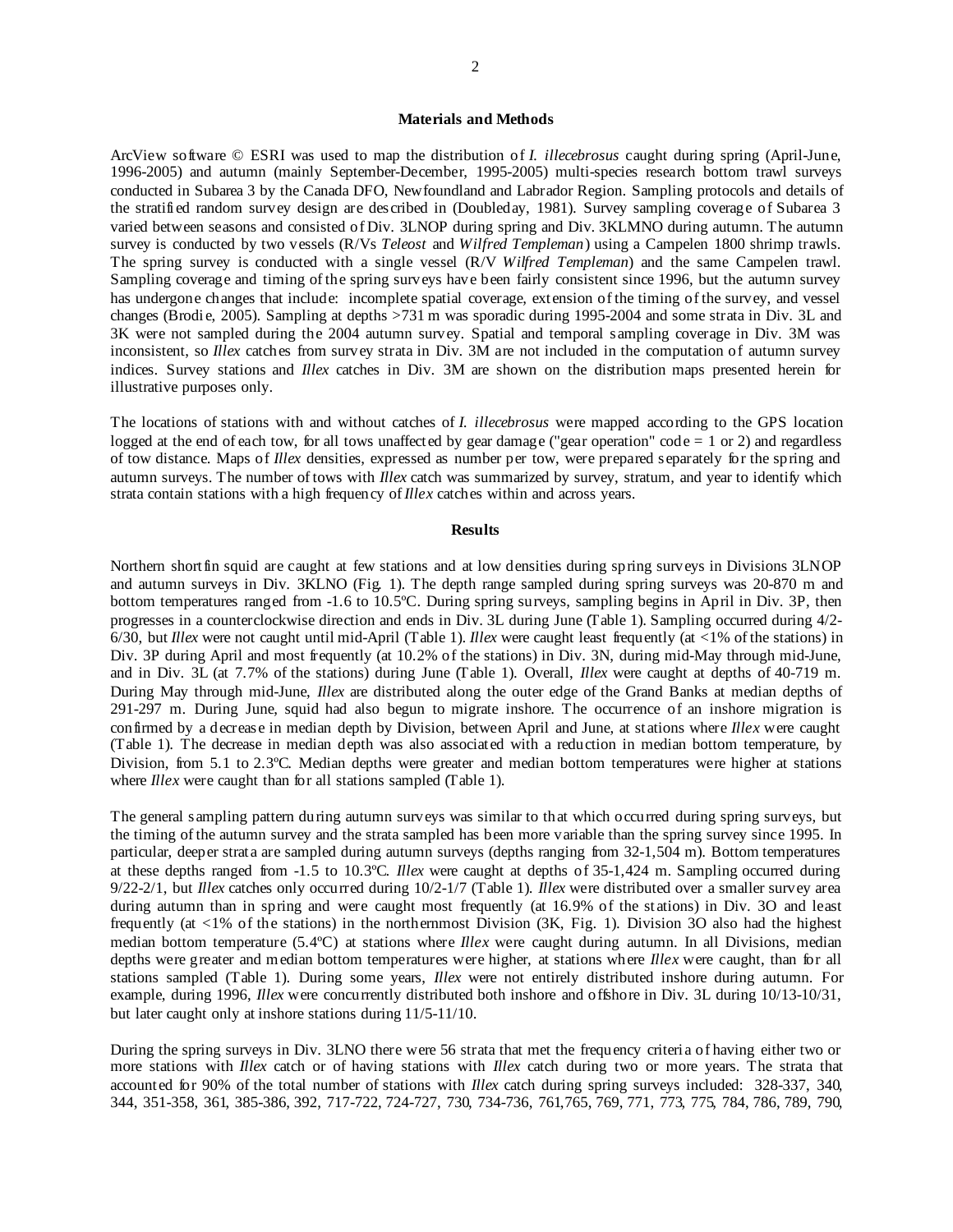792-793 and 800. During the autumn surveys in Div. 3LNO, 51 strata met the frequency criteria, and accounted for 95% of the total number of stations with *Illex* catch: 332-337, 345, 348, 355-360, 364-366, 368-370, 374, 376-383, 385-392, 712, 717-718, 720-733, 735-736. Not all strata were common to both surveys, in part, because additional deepwater strata are sampled solely during autumn surveys.

#### **Discussion**

*Illex* habitat during the spring and autumn surveys is concentrated in few strata. Therefore, rather than using all strata from each survey, two subsets of strata (one for each survey) are recommended for use in deriving *Illex* relative abundance and biomass indices in Subarea 3. The strata subsets do not include Div. 3K and 3P, which have few stations with *Illex* catches, and do not include those strata that constitute marginal *Illex* habitat (strata that do not meet the catch frequency criteria). Deriving indices based on the utilization of the proposed subset of strata from each survey is expected to improve the precision of the indices. However, annual precision estimates must be computed to confirm this expectation. In addition, it is unknown whether the survey distribution patterns reflect the timing of the surveys in relation to the species' annual migrations through the survey areas or whether they reflect *Illex* abundance.

#### **Acknowledgements**

I am grateful to Bill Brodie for sending me the Subarea 3 survey data and to Joanne Morgan and Fred Serchuk for their thorough review of this document and thoughtful comments.

#### **References**

- Brodie, W. 1995. A description of theautumn multispecies surveys in SA 2+Divisions 3KMNO from 1995-2004. NAFO SCR Doc. 05/8, Ser. No. N5083, 21 p.
- Dawe, E. G. and L. C. Hendrickson. 1998. A review of the biology, population dynamics, and exploitation of shortfinned squid in the northwest Atlantic Ocean, in relation to assessment and management of the resource. NAFO SCR Doc. 98/59, Ser. No. N3051, 33 p.

Doubleday, W.G. 1981. Manual on groundfish surveys in the northwest Atlantic. NAFO Sci. Coun. Studies, 55 p.

Hendrickson, L. C., E. G.Dawe and M. A. Showell, 2004. Assessment of northern shortfin squid (*Illex illecebrosus*) in Subareas 3+4 for 2003. NAFO SCR Doc. 04/38, Ser. No. N4989, 18 p.

Northwest Atlantic Fisheries Organization [NAFO]. 2005. Scientific Council Reports, 2004. 298 p.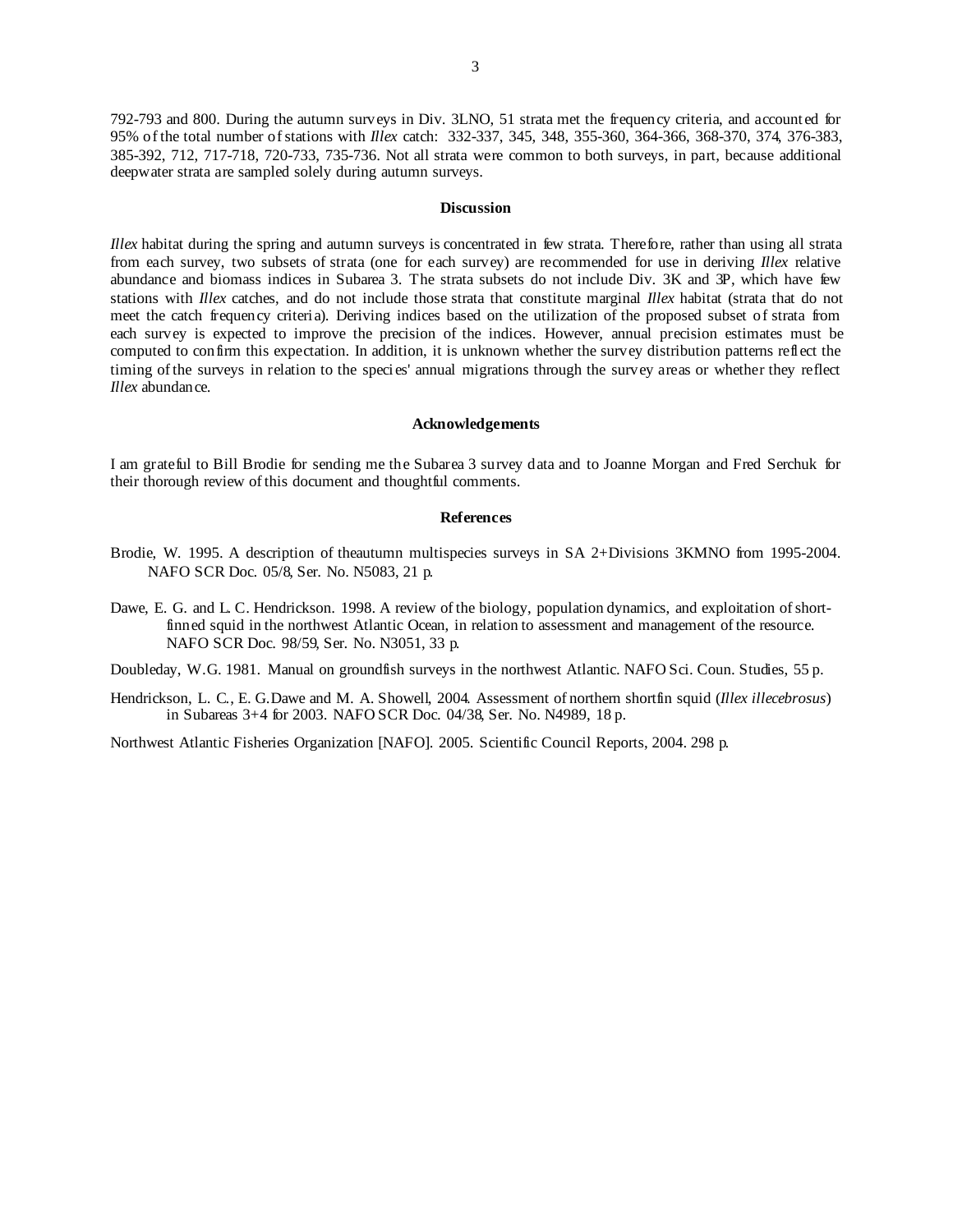| Spring, 1996-2005 |                |                                  |                          | Stations with <i>Illex</i> catch |                          | All stations              |                          |
|-------------------|----------------|----------------------------------|--------------------------|----------------------------------|--------------------------|---------------------------|--------------------------|
| <b>NAFO</b>       | Sampling dates |                                  | % stations               | Median bottom                    |                          | Median bottom             |                          |
| Division          | All stations   | Stations with <i>Illex</i> catch | with <i>Illex</i> catch  | temperature $(^{\circ}C)$        | Median depth (m)         | temperature $(^{\circ}C)$ | Median depth (m)         |
| 3P                | $4/2 - 5/11$   | $4/18 - 5/5$                     | 0.8                      | 5.1                              | 356                      | 1.4                       | 152                      |
| 30                | $4/27 - 6/5$   | $5/1 - 5/30$                     | 6.0                      | 5.0                              | 291                      | 2.4                       | 93                       |
| 3N                | $5/13 - 6/19$  | $5/18 - 6/14$                    | 10.2                     | 3.2                              | 297                      | 2.0                       | 73                       |
| 3L                | $5/11 - 6/30$  | $6/7 - 6/29$                     | 7.7                      | 2.3                              | 250                      | 2.3                       | 249                      |
| 3K                | not sampled    | $\overline{\phantom{a}}$         | $\overline{\phantom{a}}$ | $\overline{\phantom{a}}$         | $\overline{\phantom{a}}$ | $\overline{\phantom{a}}$  | $\overline{\phantom{0}}$ |
| Autumn, 1995-2005 |                |                                  |                          |                                  |                          |                           |                          |
| 3P                | not sampled    | $\overline{\phantom{a}}$         | $\overline{\phantom{0}}$ | $\overline{\phantom{0}}$         | $\overline{\phantom{a}}$ |                           | $\overline{\phantom{a}}$ |
| 30                | $9/22 - 12/17$ | $10/2 - 12/17$                   | 16.9                     | 5.4                              | 280                      | 3.7                       | 116                      |
| 3N                | $9/27 - 12/16$ | 10/16-11/20                      | 2.3                      | 3.6                              | 410                      | 2.6                       | 89                       |
| 3L                | $10/3 - 1/29$  | $10/13 - 12/17$                  | 2.6                      | 0.8                              | 199                      | 0.5                       | 168                      |
| 3K                | $11/4 - 2/1$   | $11/14-1/7$                      | 0.9                      | 3.3                              | 469                      | 3.0                       | 315                      |

TABLE 1. Sampling periods, and median depths and bottom temperatures at stations with *Illex illecebrosus* catches, by Division, during Canadian spring (1996-2005) and autumn (1995-2005) research bottom trawl surveys.